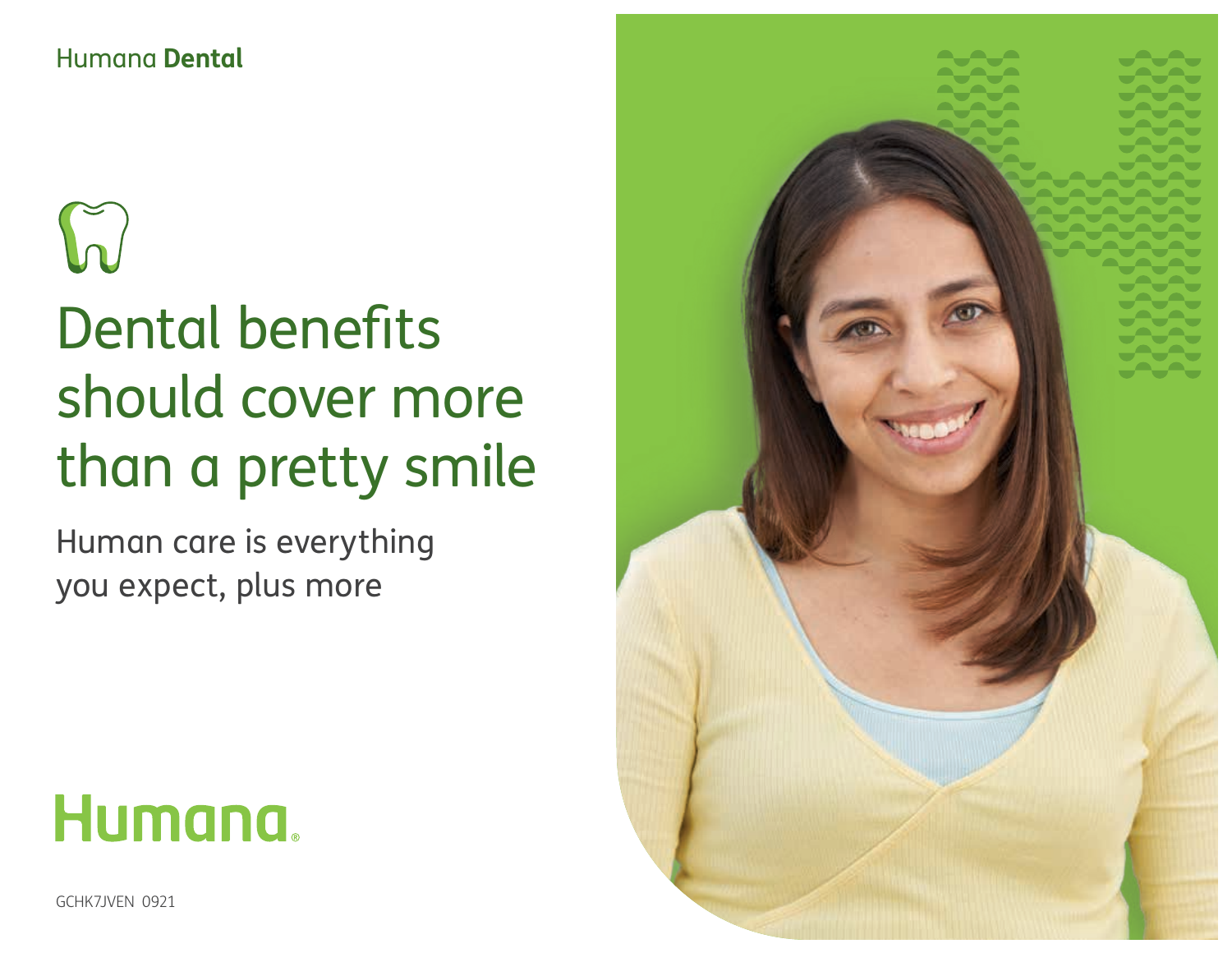## Dental plans that care for your employees' whole health

Humana is committed to providing a variety of plans and plan options that fit the needs of your business. Our lower-cost dental plans with essential oral health benefits can help your employees stay healthy. In fact, studies show a connection between good oral health habits and overall health. That means you could see fewer people missing work because of untreated dental health issues.<sup>1</sup>

#### **Our dental plans include these key benefits:**

- **Preventive in-network dental care covered at no additional charge** – Including three routine cleanings, exams and X-rays
- **Four periodontal cleanings at no additional charge under preventive services** – Address the problem of half of American adults who suffer from gum disease, $^2$  which can lead to higher healthcare costs in the long run
- **Access to care when members need it**  Our extended and unlimited annual maximum options prevent members from maxing out their benefits, helping them stay on top of their oral and overall health<sup>3</sup>
- **Low-cost add to employee benefits** You can choose to fund a portion or opt for 100% employee-paid
- **Special discount programs** Members have access to a variety of discount programs including teeth whitening, LASIK, hearing aids, acupuncture and more
- **Go365® Points just for going to the dentist**  Members with Humana Go365 automatically earn Points they can redeem for rewards like Amazon® and Target® gift cards

1 cdc.gov, https://www.cdc.gov/oralhealth/publications/sgr2000\_05.htm 2 Perio.org, https://www.perio.org/consumer/cdc-study.htm 3 Not available in Preventive Plus plans

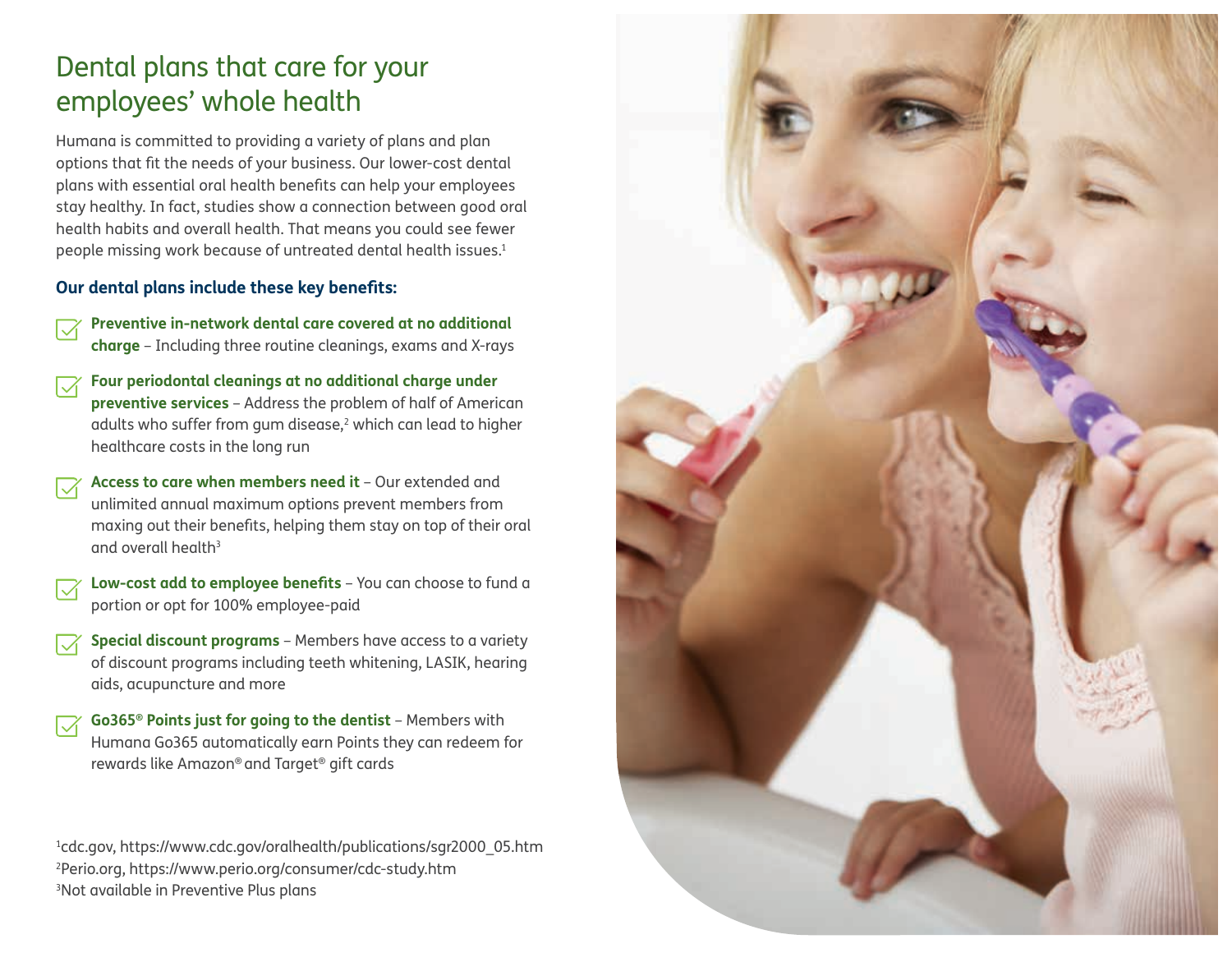## Features and benefits of Humana Dental plans

Dental plans are available for all group sizes with access to our nationwide network of dental professionals.

#### **Included in all plans** (excludes prepaid and DHMO): **Preventive dental care covered at no additional charge**<sup>1</sup> • Three routine cleanings • Exam and X-rays • Four periodontal cleanings under preventive services (other plans may only cover two periodontal cleanings as a Basic service) • Space maintainers for children (15 and under) • Oral cancer screenings (members ages 40+) **Extended annual maximum2** 30% coinsurance for the rest of the year after the annual maximum is met (excludes orthodontia)—allowing members to continue to get affordable dental care **National network** Choose a dentist from a nationwide network of more than 318,000 dentist access points **Link to Go365** Members earn Go365 Points for getting a dental exam if they have Go365 **Plan add-ons: Unlimited annual maximum** No annual maximum **Waive preventive services** Waives preventive services from accumulating to the annual maximum **Periodontics and endodontics** You can choose how to cover periodontics and endodontics: • Move both to the Basic services coinsurance amount • Move one to Basic services and the other to Major **Implant placement (for 10+ size groups)** Covers implant placement and implant crowns, bridges and dentures at Major services coinsurance amount (each limited to one per tooth every five years) **Orthodontia** Choose child or adult/child orthodontia; coverage for Invisalign **Employer-sponsored or employee-paid funding** Choose to fund a portion of the premium OR 100% employee-paid



### Prevention and early treatment are key to better overall health

- **More than 47%** of American adults suffer from periodontal disease.<sup>3</sup>
- **Members with diabetes have a higher risk** of developing periodontal disease, which can make it harder to control blood sugar and increase diabetic complications.4
- Some studies have shown that the bacteria in the mouth linked to periodontal disease can move into the bloodstream and lead to inflammation in the blood vessels. **This may increase the risk of heart disease and stroke**<sup>5</sup>

1 For PPO: When members visit an in-network dentist 2 Extended annual maximum not included in Preventive Plus plans 3Perio.org, https://www.perio.org/consumer/ cdc-study.htm 4http://perio.org/consumer/gum-diseaseand-diabetes.htm 5 https://my.clevelandclinic.org/health/ articles/11264-oral-health--risk-for-cv-disease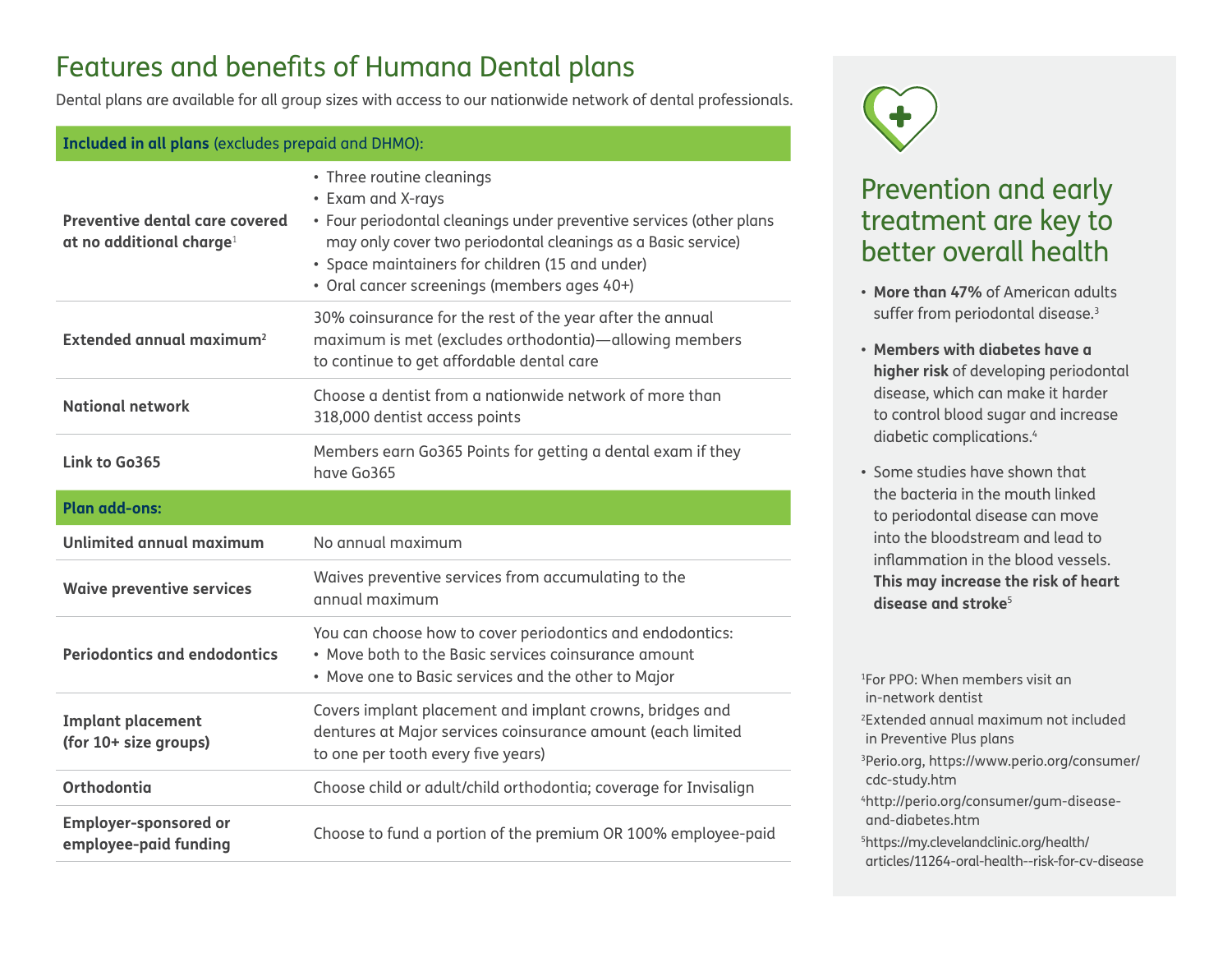

## Available Humana Dental plans

| M                                                                             | <b>Preventive Plus</b>                                                                                                                                             | <b>Traditional Preferred</b>                                                                      | <b>PPO</b>                                                                                                                                                                |
|-------------------------------------------------------------------------------|--------------------------------------------------------------------------------------------------------------------------------------------------------------------|---------------------------------------------------------------------------------------------------|---------------------------------------------------------------------------------------------------------------------------------------------------------------------------|
|                                                                               | See any dentist with our lowest-cost<br>plan that provides coverage for routine,<br>preventive care and discounts for other<br>services, like crowns and fillings. | Visit any dentist you choose, but<br>members can save money if they<br>see an in-network dentist. | Members need to see an in-network<br>dentist to get the most out of their plan.<br>If they see a dentist outside the network,<br>they'll have higher out-of-pocket costs. |
| <b>Preventive care covered</b><br>at 100%*                                    |                                                                                                                                                                    |                                                                                                   |                                                                                                                                                                           |
| <b>Periodontal cleanings</b><br>covered at 100%* under<br>preventive services |                                                                                                                                                                    |                                                                                                   |                                                                                                                                                                           |
| <b>Extended annual</b><br>maximum                                             |                                                                                                                                                                    |                                                                                                   |                                                                                                                                                                           |
| Go365 Points                                                                  |                                                                                                                                                                    |                                                                                                   |                                                                                                                                                                           |

\*PPO: When members visit an in-network dentist